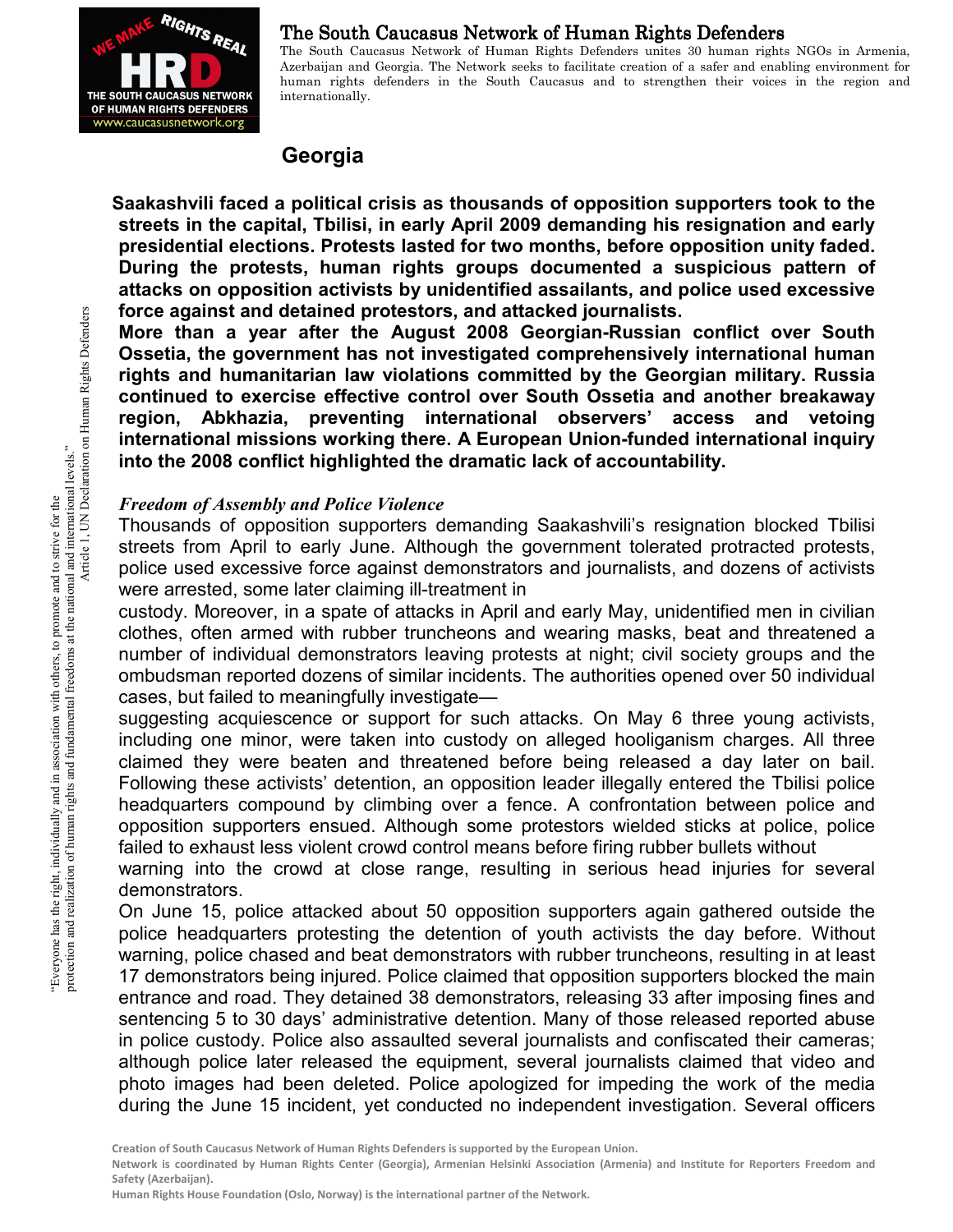(whose identities were not disclosed) received reprimands following an internal inquiry only. No meaningful investigation was conducted into the police use of excessive force.

Apparently in response to the protests, in July parliament adopted regressive amendments to the Administrative Code, increasing administrative detention, including for minor hooliganism and defying police orders, from 30 to 90 days.

The measure appears excessive given that pretrial detention for criminal charges is only 60 days. July amendments to the Law on Assemblies and Manifestations banned full or partial blocking of roads during rallies unless the rally cannot be held elsewhere due to the number of participants. Despite repeated calls from key international actors, the government has refused to launch a comprehensive investigation into events of November 7, 2007, when police used excessive force against largely peaceful political demonstrations in Tbilisi, resulting in at least 500 injured.

### *Lack of Accountability for Laws of War Violations*

Well over a year since the Georgian-Russian conflict over South Ossetia, Georgian authorities have yet to ensure a comprehensive investigation into and accountability for international human rights and humanitarian law violations by their forces (see also Russia chapter).

During the war the Georgian military used indiscriminate force, including firing multiple rocket launchers—an indiscriminate weapon that should not be used in civilian areas. The military also used tanks and machine-guns to fire at buildings in Tskhinvali, the capital of South Ossetia, including at apartment buildings where civilians sheltered; South Ossetian forces had fired on Georgian forces from at least some of these buildings. The military also used cluster munitions against Russian military, including in civilian-populated Georgian territories adjacent to the administrative border with South Ossetia. Some 20,000 ethnic Georgians from South Ossetia still remain displaced.

#### *Criminal Justice System*

Prison overcrowding leading to poor conditions remains a problem, despite construction of new prisons and several presidential pardons and amnesties. Although official statistics showed a decrease in the use of pretrial detention, the total number of prisoners increased to 19,504 by June 2009, a more than 50 percent increase since 2006. The frequent use of consecutive custodial sentencing is largely responsible for this increase. Allegations of deliberate ill-treatment of prisoners continue, including at the newly-built prison near Tbilisi.

In two judgments, the European Court of Human Rights found a violation of the prohibition on torture and inhuman or degrading treatment for the government's failure to provide adequate conditions or medical care in prisons. In *Ghavtadze v. Georgia*, the European Court also concluded that despite logistical and financial problems, Georgia is obliged to ensure dignified conditions in prisons.

The government has failed to conduct a thorough investigation into the March 2006 operation to quell a riot in Tbilisi Prison No. 5, which left seven prisoners dead and dozens injured.

The government maintains the minimum age of criminal responsibility at 12, in defiance of a June 2008 United Nations Committee on the Rights of the Child recommendation to reinstate it at 14. However, the government continued a moratorium on criminal charges against those under 14 until the creation of a separate juvenile justice system, which was planned for mid-2008 but has not been completed.

**Creation of South Caucasus Network of Human Rights Defenders is supported by the European Union.** 

**Network is coordinated by Human Rights Center (Georgia), Armenian Helsinki Association (Armenia) and Institute for Reporters Freedom and Safety (Azerbaijan).** 

**Human Rights House Foundation (Oslo, Norway) is the international partner of the Network.**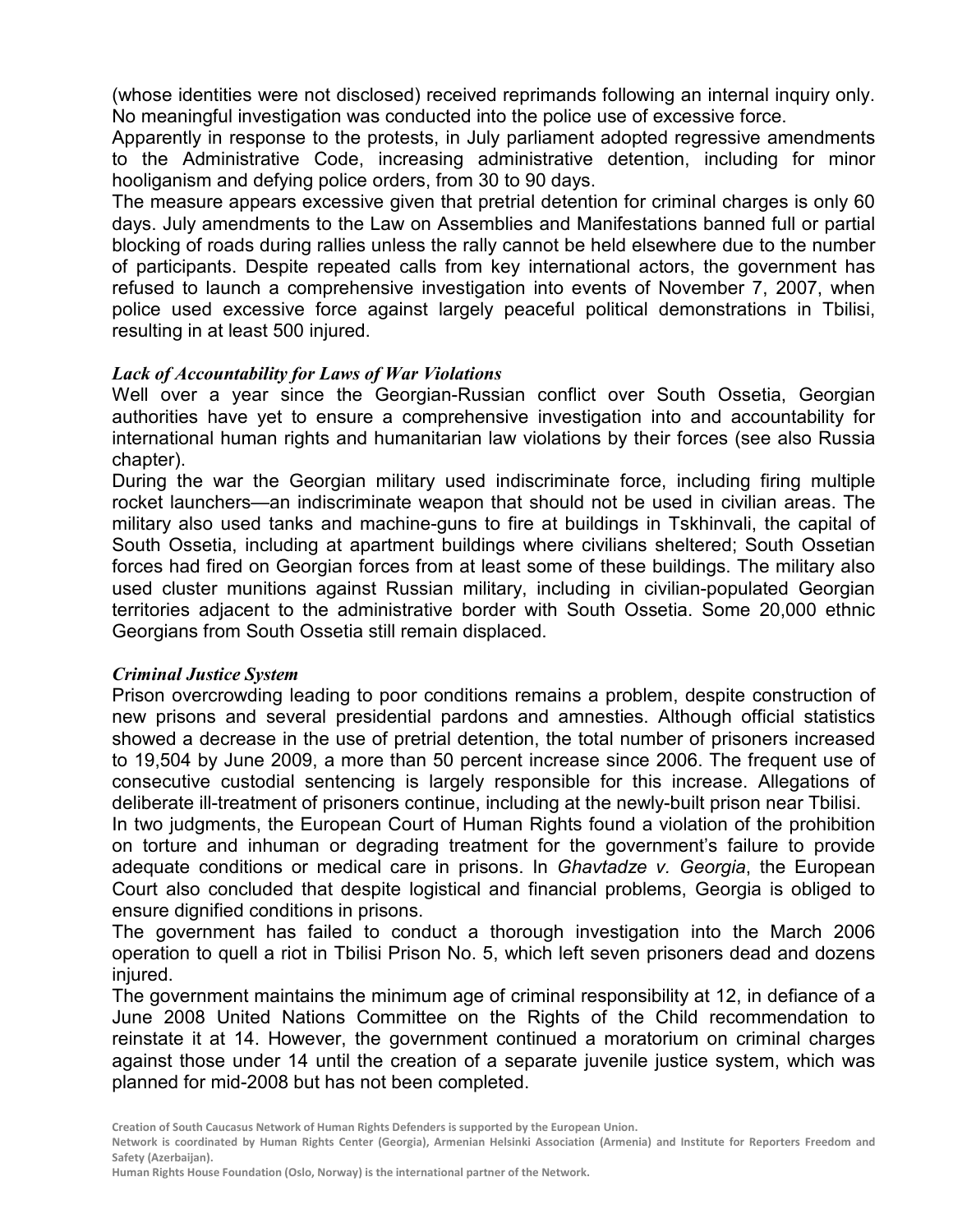### *Media Freedom*

The media environment remains mixed, with diverse print media, but nationwide television broadcasting limited to the state-owned public broadcaster and progovernment Rustavi 2 and Imedi stations. Transparency of media ownership remains a concern. On June 15, 2009, two Tbilisi-based pro-opposition television stations, Maestro and Kavkasia, briefly suspended broadcasting after their journalists were attacked and their equipment confiscated during the clash at the police headquarters. On May 30 the local cable network in Rustavi, near Tbilisi, removed Maestro from its lineup, allegedly under pressure from local authorities.

In October a local court ordered Channel 25, the only independent regional television station in the Ajara Autonomous Republic, to pay a US\$166,000 tax debt. The station's owners dispute the fine, alleging that it is intended to close the station ahead of upcoming local elections. Print media outlets, although vibrant, depend on newsstand sales and advertising for revenue. Claims by Tbilisi municipal leaders in September that newsstands tarnish the city's image raised concerns about newsstands' potential removal, a move that would threaten many print outlets' existence.

Several journalists alleged pressure and attacks. Nato Gegelia, a journalist for the regional newspaper *Guria News*, was assaulted in a police station on June 10 in Chokhatauri, in western Georgia, as she investigated an opposition activist's detention.

# *Key International Actors*

The United States and the European Union deepened their engagement and financial backing of Georgia, but failed to make full use of their leverage to ensure meaningful human rights improvements. Meanwhile, Russia continued to occupy Georgia's breakaway regions South Ossetia and Abkhazia, and barred access to international observers. In December 2008 Russia blocked an extension of the mandate of the Organization for Security and Cooperation in Europe mission in Georgia, and in June 2009 vetoed the UN Observer Mission working in Abkhazia.

A 1,129-page report released in September by the EU-funded international inquiry into the August 2008 conflict found that international human rights and humanitarian law violations were committed by all sides, and highlighted a dramatic lack of accountability. The International Criminal Court—to which Georgia is a party— continued to keep under analysis crimes committed by all parties to the conflict.

In May 2009 Georgia signed a Declaration on New Eastern Partnership with the European Union, providing for additional assistance and cooperation. Georgia is already part of the European Neighbourhood Policy (ENP), which pledged over 120 million through 2010 plus an additional 500 million following the August 2008 war. The April 2009 ENP Action Plan progress report commended Georgia for progress in certain areas, but raised concerns about media freedom. The first round of a structured human rights dialogue between the EU and Georgia was held the same month. The EU extended the mandate of 200 unarmed EU observers in Georgia; Russia continued to block their access to the breakaway regions.

The US and Georgia signed a Charter on Strategic Partnership in January 2009, envisaging increased cooperation, including on strengthening human rights. As part of a US\$1 billion pledge to support Georgia's recovery following the 2008 war, in May the US released US\$53.3 million, including US\$20 million for good governance, civic participation, and election and media reform. In a show of political

support, US Vice President Joe Biden visited Tbilisi in July. The Parliamentary Assembly of the Council of Europe adopted several resolutions on the Humanitarian Consequences of

**Creation of South Caucasus Network of Human Rights Defenders is supported by the European Union.** 

**Network is coordinated by Human Rights Center (Georgia), Armenian Helsinki Association (Armenia) and Institute for Reporters Freedom and Safety (Azerbaijan).**